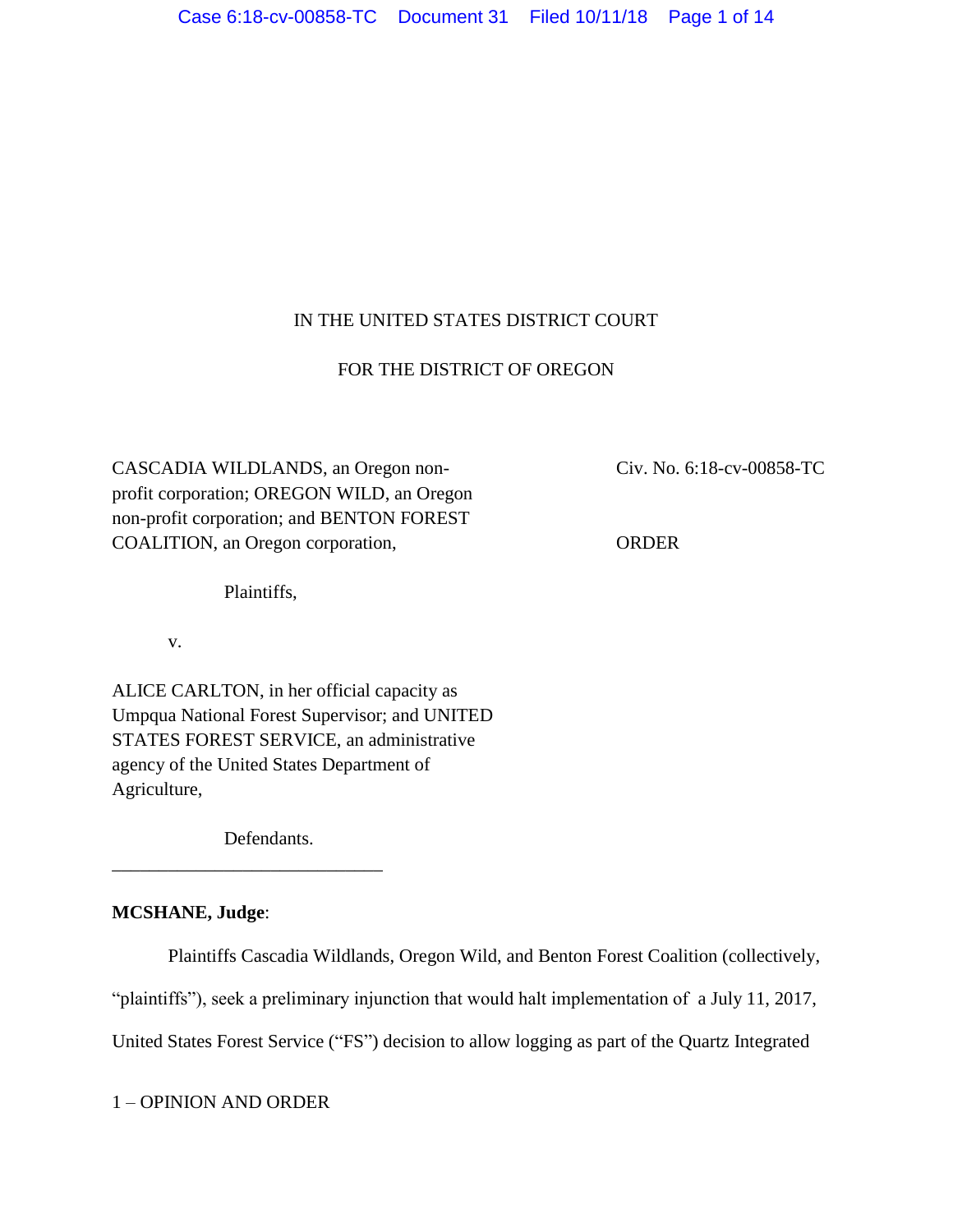Project ("Quartz Project"). Specifically, plaintiffs allege that the FS violated the National Environmental Policy Act (NEPA) by failing to allow for public comment regarding amendments to the timber sale, and by failing to adequately account for management changes on adjacent land belonging to the Bureau of Land Management ("BLM"). Because plaintiffs have not established a likelihood of success on the merits and because, at this eleventh hour, the plaintiffs cannot establish that an injunction is in the public interest or that the balance of equities tips in their favor, plaintiffs' Motion for Preliminary Injunction, ECF No. 16, is DENIED.

# **FACTUAL BACKGROUND**

On July 11, 2017, the FS authorized the Quartz Project in a Finding of No Significant Impact ("FONSI"). The Quartz project was implemented to improve forest stand growth, health, and diversity within forest lands of the Umpqua National Forest, and to reduce risks of wildfire. AR13464. Following authorization, the FS entered into two separate timber sales with defendant intervenors Rosbo and Swanson Group (the "intervenors"). The sales were completed in September of 2017 and both intervenors have completed the ground operations necessary for harvesting the timber. Some logging is already underway.

Plaintiffs challenge the logging of a 517 acre component of the Quartz project that encompasses stands of 90 to 130-year-old trees in matrix designated forest. The FS maintains that these overly dense stands are highly prone to fire and are impacting healthy forest diversity. Under the Northwest Forest Plan ("NWFP"), matrix lands comprise the area "in which most timber harvest and other silvicultural activities will be conducted." AR 4100. Matrix lands were designated to emphasize "the economic and social benefit of timber harvest." AR 4143. Under the Umpqua Forest Plan managed by the FS, the primary management objective in the contested area is timber production and extraction of mineral resources.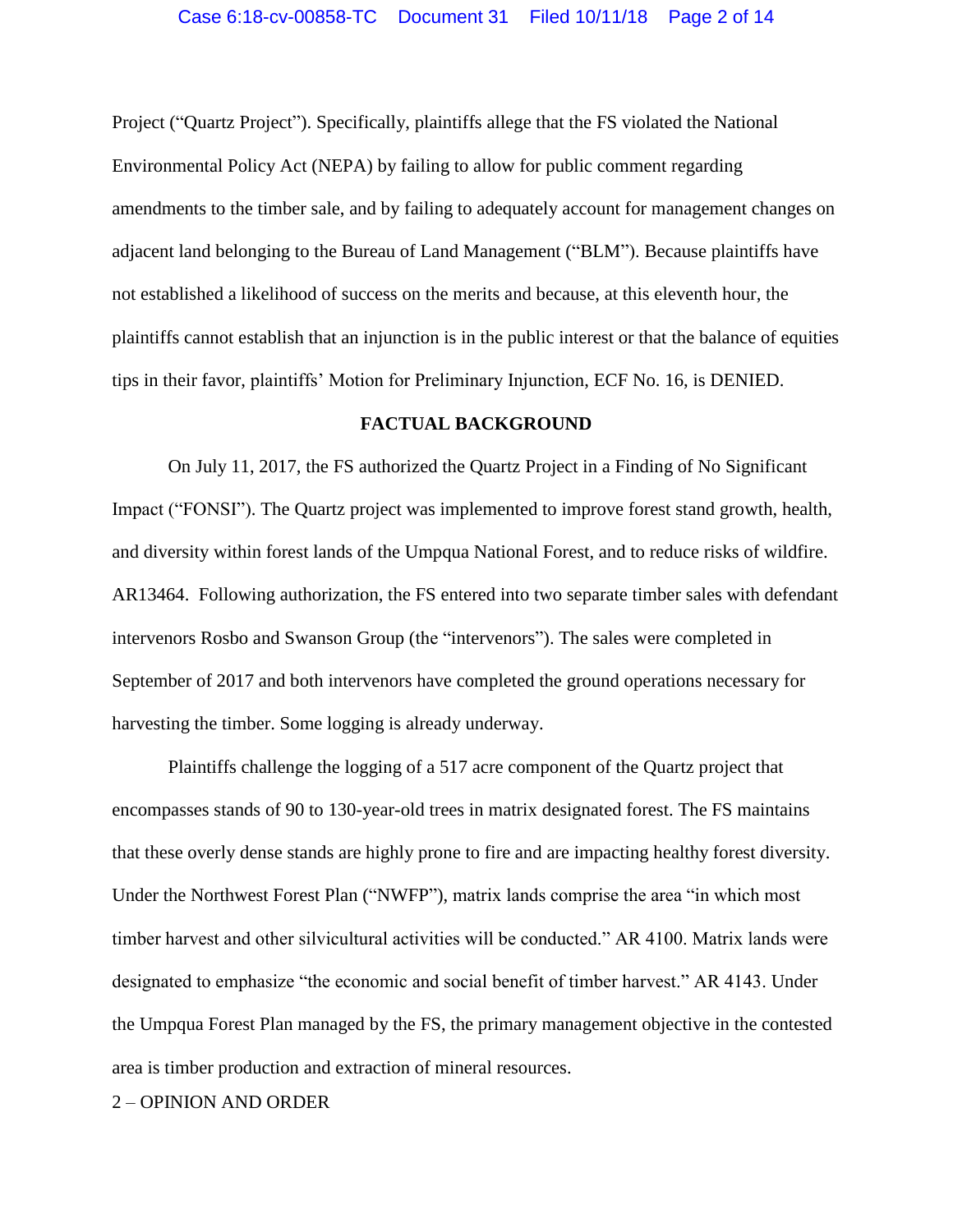### Case 6:18-cv-00858-TC Document 31 Filed 10/11/18 Page 3 of 14

At the heart of this controversy is the existence of a small rodent known as the red tree vole, a hamster-like mammal that lives in the forest canopies of the Pacific Northwest. The red tree vole is "protected" and the NWFP lists it as a Category C "Survey and Manage" species. As a protected species, known red tree vole nesting sites are protected from logging unless the land manager determines the site is "non-high priority" ("NHP"). If a site is deemed NHP, then it is not needed for species persistence and it is subject to land management action such as logging.

The FS began survey efforts regarding red tree voles in the project area as early as 2013. On August 27, 2014 the FS released an environmental assessment (EA) for public comment. During that comment period, plaintiffs submitted data regarding 51 vole nests in the project area and questioned the efficacy of the earlier study. The FS accepted the data as true and confirmed 87 vole nests. On April 4, 2016, the FS published a final EA and a draft FONSI as to the Quartz project. Plaintiffs participated in an objection resolution meeting where they again questioned the findings with regard to the red tree vole. This led to additional surveys of the vole in the summer and fall of 2016. The EA was amended in July and December of 2016 to identify 9 additional vole nesting sites. The amendments were not released to the public until June 26, 2017. Two weeks later, the FS signed the FONSI.

3 – OPINION AND ORDER In August 2016, one year before the final FONSI, and four months after the FS published the final EA and the draft FONSI, the BLM published a new Record of Decision (ROD) and Resource Management Plan for over 1.3 acres of land it manages, some of which is adjacent to the Quartz Project. This 2016 ROD supersedes the 2001 ROD. In designating the vole sites NHP, the FS in the EA analyzed the perseverance of the vole in part through an analysis of vole habitat in lands adjacent to the Quartz Project. In May of 2017, after the BLM published the 2016 ROD, the FS analyzed the potential impacts, if any, of the 2016 ROD on the NHP site designation for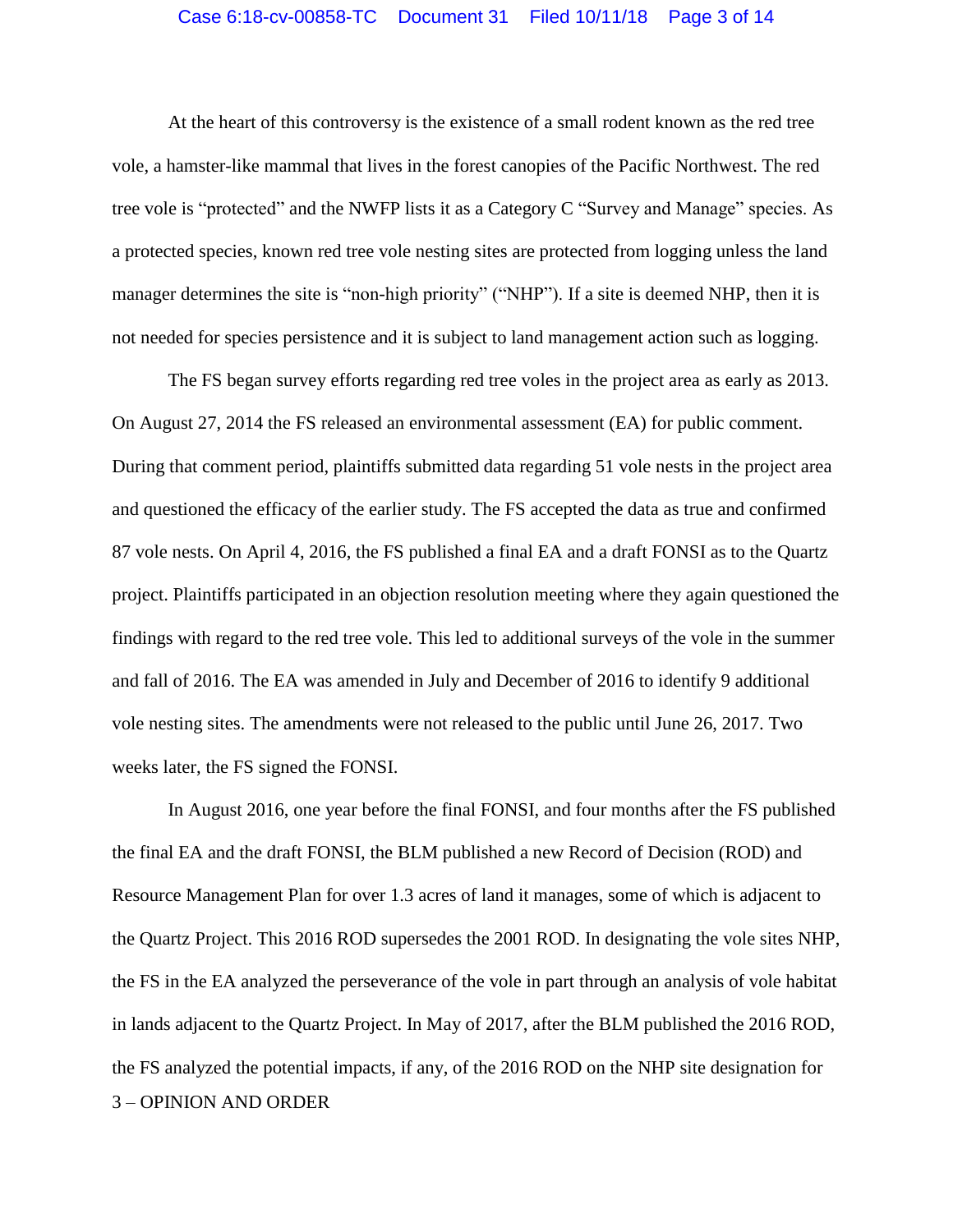the red tree vole. AR 13453-13457. This internal FS analysis was not publicized until the FS produced the administrative record after plaintiffs filed this action.

The plaintiffs maintain that the FS was not transparent in their evaluation of the vole population in the Quartz project and, as a result, failed to adequately inform the public and receive public input in the determination that the timber sales were appropriate. The plaintiffs believe that FS has "gone out of its way to ensure the existence of red tree voles would not hinder its proposed timber harvest." Pls.' mem., 6. Specifically, the plaintiffs allege the FS violated NEPA by not providing its internal analysis of the 2016 ROD or the two amendments to the EA for public comment. As noted, plaintiffs seek an injunction prohibiting the intervenors from logging on any of the roughly 500 acres in dispute.

## **STANDARDS**

A plaintiff seeking a preliminary injunction must establish: (1) likelihood of success on the merits; (2) irreparable harm in the absence of preliminary relief; (3) the balance of equities tips in his favor; and (4) an injunction is in the public interest. *Winter v. Nat. Res. Def. Council, Inc.*, 555 U.S. 7, 20 (2008). When there are "serious questions going to the merits," a court may still issue a preliminary injunction when "the balance of hardships tips sharply in the plaintiff's favor," and the other two factors are met. *All. for the Wild Rockies v. Pena*, 865 F.3d 1211, 1217 (9th Cir. 2017) (quoting *All. for the Wild Rockies v. Cottrell*, 632 F.3d 1127, 1135 (9th Cir. 2011)). The court's decision on a motion for a preliminary injunction is not a ruling on the merits. *See Sierra On-Line, Inc. v. Phoenix Software, Inc.*, 739 F.2d 1415, 1422 (9th Cir. 1984). / / / /

/ / / /

 $1111$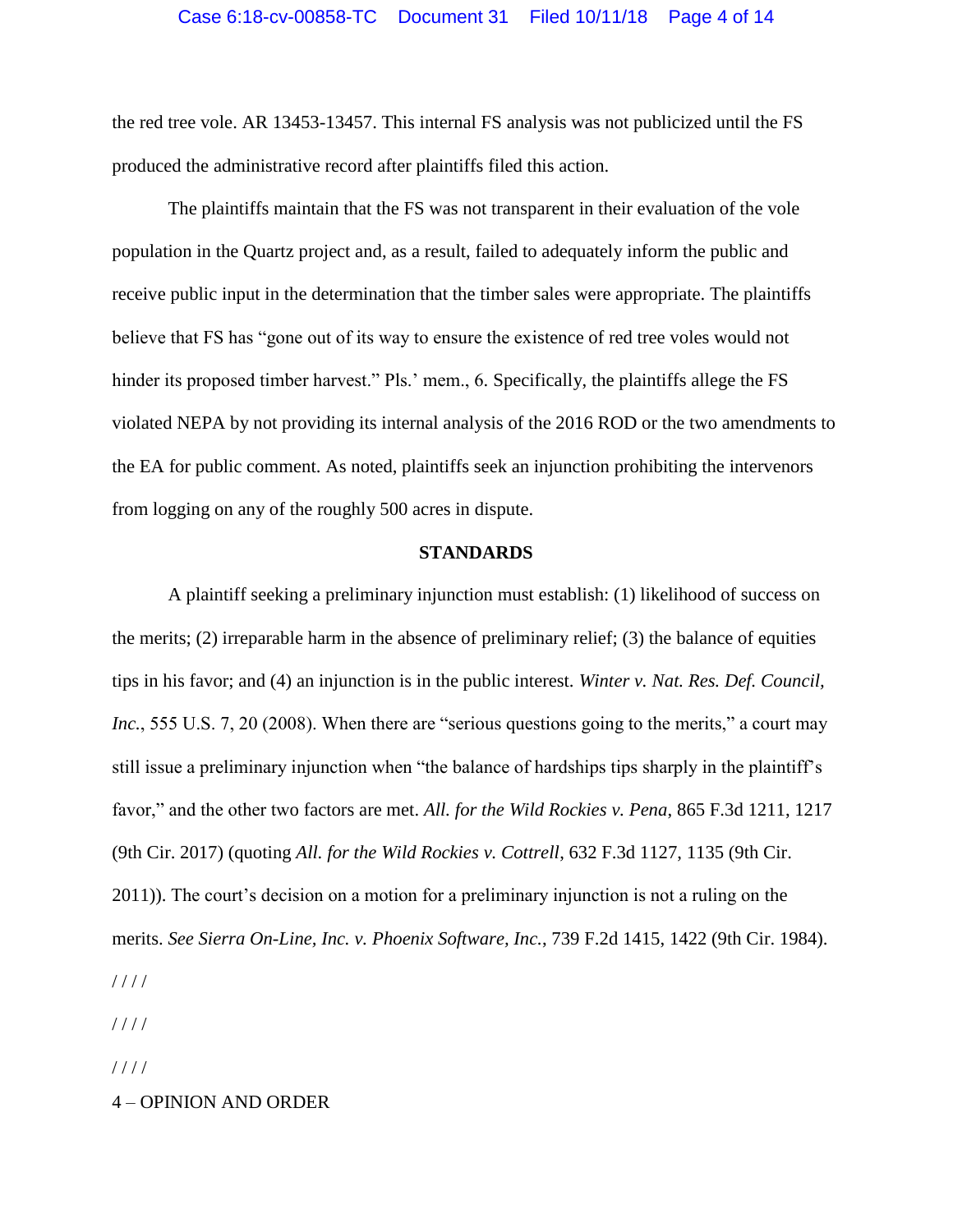### **DISCUSSION**

# **I. MERITS OF PLAINTIFFS' NEPA CLAIMS**

Plaintiffs allege the FS violated NEPA by failing to adequately involve the public in the decision-making process. As this case centers on an agency's decision under NEPA, I review the FS's decision under the Administrative Procedure Act. *Sierra Forest Legacy v. Sherman*, 646 F.3d 1161, 1176 (9th Cir. 2011) (per curiam). Under the APA, a court's review of an agency decision should be searching but narrow, and the reviewing court should take care not to substitute its judgment for that of the agency. *Oregon Wild v. United States*, 107 F. Supp. 3d 1102, 1109 (D. Or. 2015) (citing *Citizens to Preserve Overton Park v. Volpe*, 401 U.S. 402, 416 (1971)). Under this review, the court "shall hold unlawful and set aside agency action, findings, and conclusions found to be arbitrary, capricious, an abuse of discretion, or otherwise not in accordance with law." 5 U.S.C. § 706. An agency decision made without adherence to required procedure is not in accordance with law. *Id.*; *Idaho Sporting Cong. Inc. v. Alexander*, 222 F.3d 562, 567 (9th Cir. 2000).

5 – OPINION AND ORDER There is no minimum amount of public involvement necessary for an EA to be valid under NEPA. *Citizens for Better Forestry v. U.S. Dep't of Agric.*, 341 F.3d 961, 970 (9th Cir. 2003). But the NEPA regulations are clear that some level of public involvement is necessary so that the agency can make a fully informed decision before taking action that impacts the environment. *Id.* at 970-71. Generally, the agency must involve the public "to the extent" practicable." 40 C.F.R. § 1501.4(b). "An agency, when preparing an EA, must provide the public with sufficient environmental information, considered in the totality of the circumstances, to permit members of the public to weigh in with their views and thus inform the agency decisionmaking process." *Bering Strait Citizens for Responsible Res. Dev. v. U.S. Army Corps of Eng'rs*,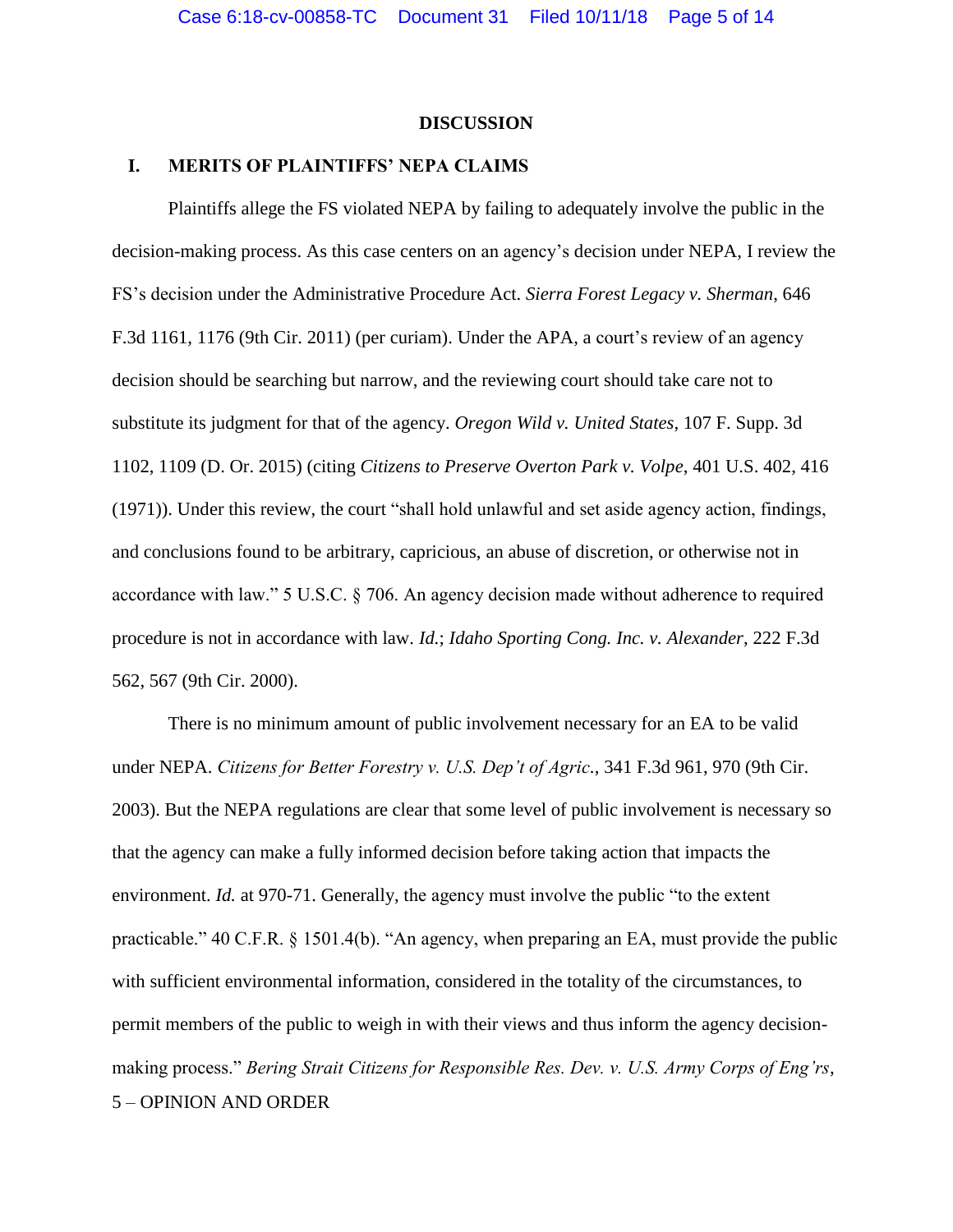#### Case 6:18-cv-00858-TC Document 31 Filed 10/11/18 Page 6 of 14

524 F.3d 938, 953 (9th Cir. 2008). Evaluation of whether there was sufficient public involvement under NEPA for an EA is case specific. *Sierra Nevada Forest Prot. Campaign v. Weingardt*, 376 F. Supp. 2d 984, 991–92 (E.D. Cal. 2005).

Plaintiffs make two arguments that the FS violated NEPA's procedural requirements: first, plaintiffs point to the two amendments to the EA identifying additional vole sites as NHP; second, plaintiffs point to the internal FS document concluding the 2016 ROD did not present substantial changes to the FS determination that the vole sites were NHP. In both instances, plaintiffs argue the FS did not allow adequate public involvement.

#### **A. The Amendments to the EA.**

In August of 2014, the FS released the draft EA for the Quartz project. AR 7404-7676. That EA included the FS's surveys to date of red tree vole sites within the project boundaries. The FS surveyed 1,309 acres of potential habitat and identified 13 potential nests. AR 7557. Upon further inspection, the FS concluded only one of the potential nests was confirmed as a red tree vole nest. AR 7557. Due to the rather small scale of the logging project versus the remaining vole habitat in the watershed, the FS concluded "the cumulative effects of the Quartz Project are minor and would not result meaningfully reduce [sic] the ability of the RTV to persist on the landscape." AR 7557.

The public had ample opportunity to comment on the FS determination that the identified vole sites were NHP. In fact, plaintiffs conducted their own surveys of the area and identified numerous active red tree vole sites. The FS accepted the sites identified by plaintiffs. In April 2016, the FS released the final EA. AR 10292-10578. The final EA outlined the public comments received on the red tree vole, noted the FS confirmed many of those sites, and noted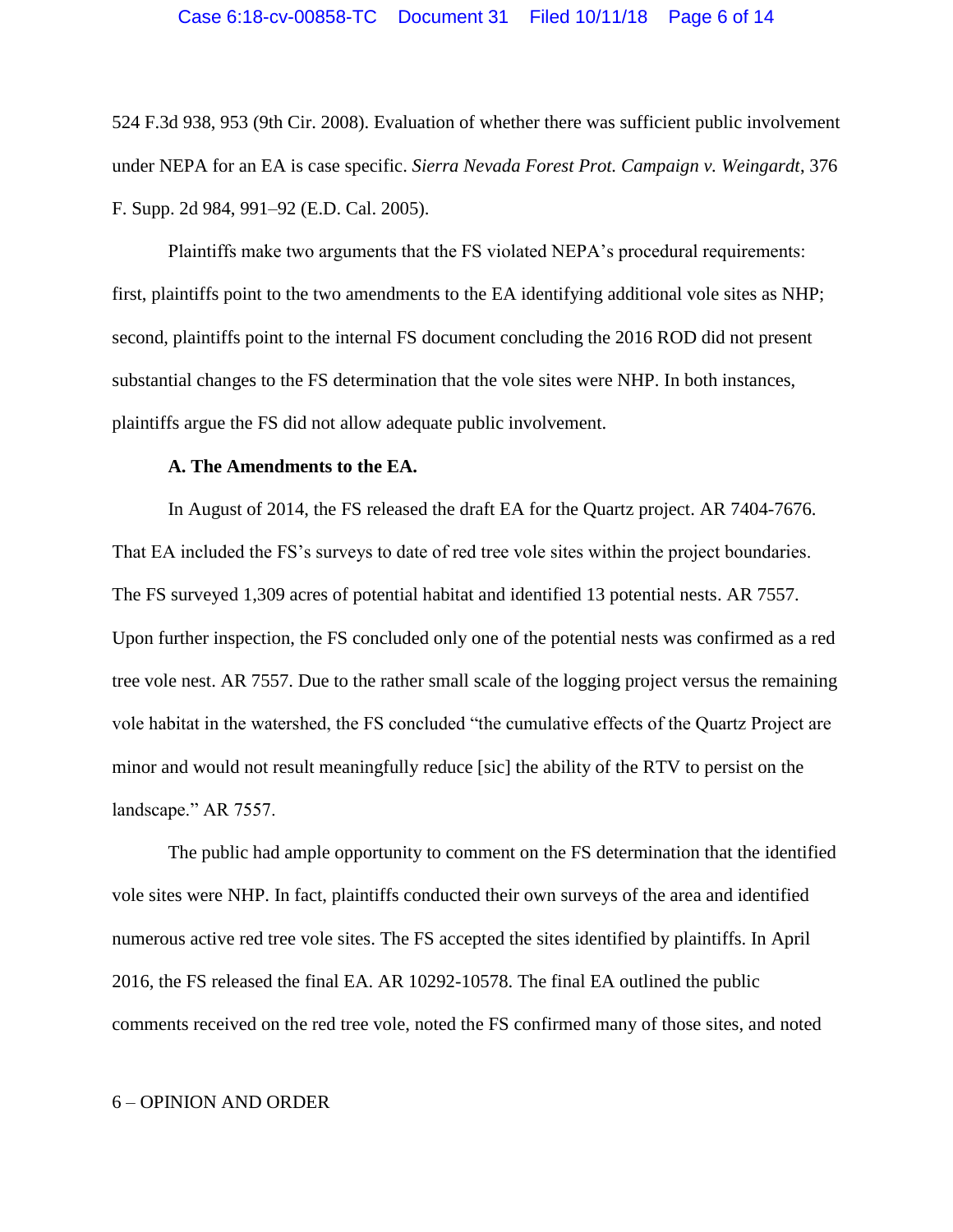87 nest sites were confirmed to date. AR 10449. The EA also outlined the FS's determination that the sites were NHP. AR 10449. To designate a site NHP, the FS assessed four criteria:

- Moderate-to-high number of likely extant sites/records.
- High proportion of sites and habitat in reserve land allocations or limited number of sites within reserves, but the proportion or amount of potential habitat within reserves is high and there is a high probability that the habitat is occupied.
- Sites are relatively well distributed within the species range.
- Matrix S&G or other elements of the NWFP provide a reasonable assurance of species persistence.

AR 10449.

The EA outlined its determination to designate the sites NHP, AR 10449-10453, and incorporated by reference its June 2015 and August 2015 proposals for designating the sites NHP, AR 9274-9302. These 27 page documents contain the FS's analysis of the decision to designate the sites NHP. Plaintiffs objected to the FS's NHP designation. AR 10612; 10643-50.

In June 2016, plaintiffs and the FS conferred in an "Objection Resolution" meeting. During that meeting, plaintiffs specifically objected to the NHP designations and outlined their concerns regarding the FS's survey procedures. AR 10793-96. During the fall of 2016, the FS conducted an "Additional Survey Effort," identifying 38 additional nests, seven new sites, and an expansion of 3 previously discovered sites. AR 13386.

Based on the additional findings, the FS developed two amendments to the EA. The first amendment, dated July 19, 2016, identified two additional sites. AR 10861. The second amendment, dated December 6, 2016, identified 63 new nests and seven new known vole sites. The FS released the amendments on June 26, 2016. Two weeks later, on July 11, 2017, the District Ranger signed the FONSI. AR 13478. Plaintiffs argue the failure to release the two amendments earlier, i.e., in time to receive public comment on the amendments, violated NEPA.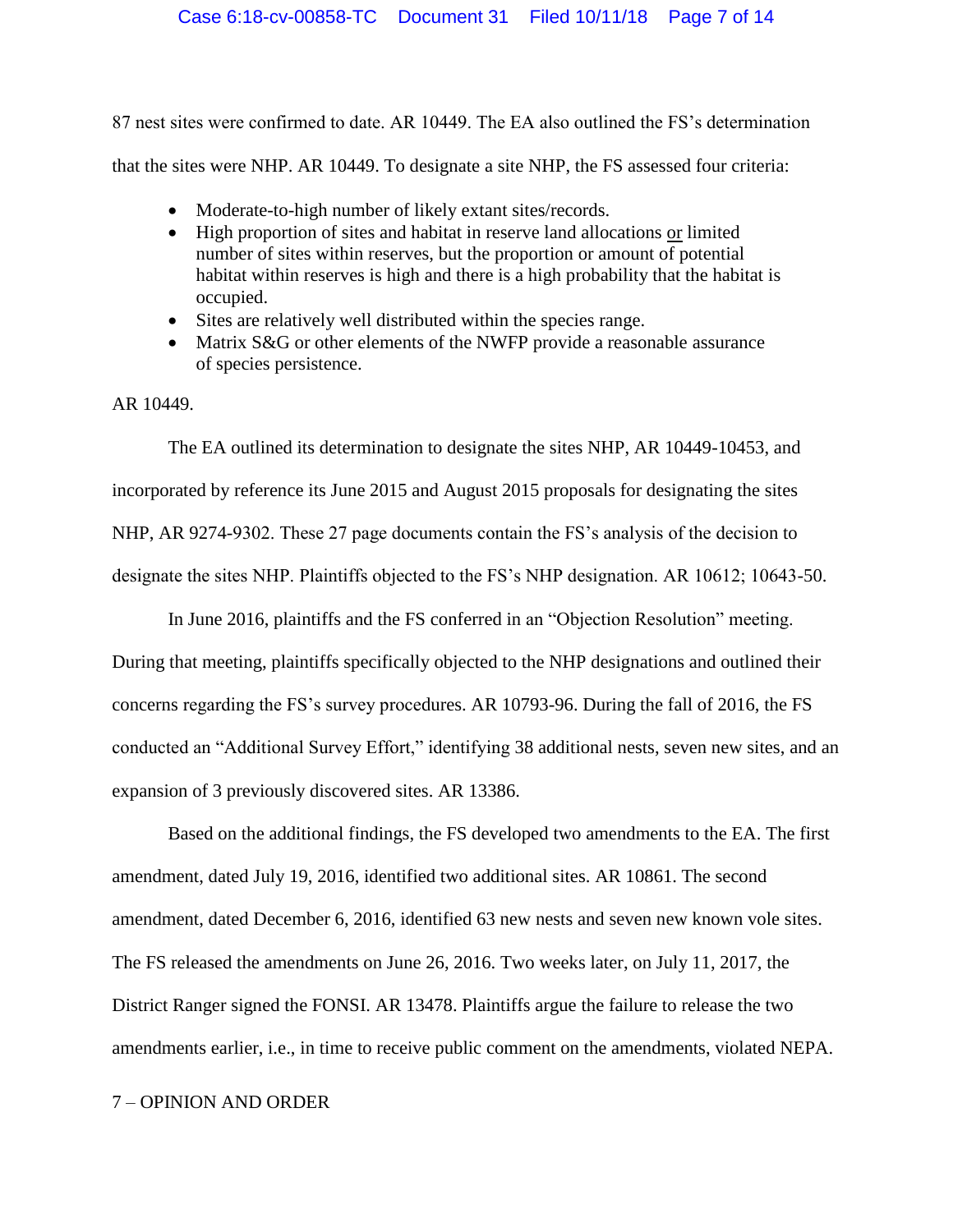#### Case 6:18-cv-00858-TC Document 31 Filed 10/11/18 Page 8 of 14

"An agency, when preparing an EA, must provide the public with sufficient environmental information, considered in the totality of the circumstances, to permit members of the public to weigh in with their views and thus inform the agency decision-making process." *Bering Strait*, 524 F.3d at 953. At this stage, the FS appears to have complied with NEPA. The plaintiffs had multiple opportunities to comment on the FS proposal to designate red tree vole sites as NHP. And plaintiffs certainly took advantage of those opportunities. Outside of the formal times for public comments and objections, the plaintiffs met with the FS representatives during a two hour meeting where the parties discussed procedures for surveying and designating red tree voles. In fact, it was through the plaintiffs' objections (along with their own surveys) that the FS confirmed numerous additional sites and nests beyond those identified in the draft EA.

8 – OPINION AND ORDER "[A]n agency need not supplement an EIS every time new information comes to light after the EIS is finalized. To require otherwise would render agency decisionmaking intractable, always awaiting updated information only to find the new information outdated by the time a decision is made." *Marsh v. Or. Nat. Res. Council*, 490 U.S. 360, 373 (1989) (internal footnote omitted). A supplemental EIS is required when there are "significant new circumstances or information relevant to environmental concerns and bearing on the proposed action or its impacts." *Id.* at 372 (quoting 40 C.F.R. § 1502.9). The standards for a supplemental EA are the same as those for a supplemental EIS. *Olympic Forest Coal. v. U.S. Forest Serv.*, 556 F. Supp. 2d 1198, 1205-06 (W.D. Wash. 2008). Here, the survey process was ongoing, from 2013 until December 2016, in large part based on public comments. Requiring the FS to open up every additional confirmation of a nest or site in the Quartz area to public comment would likely result in a never-ending process of supplements and further comment. The amendments here, drafted after the release of the final EA, appear to be minor changes to a process—designating vole sites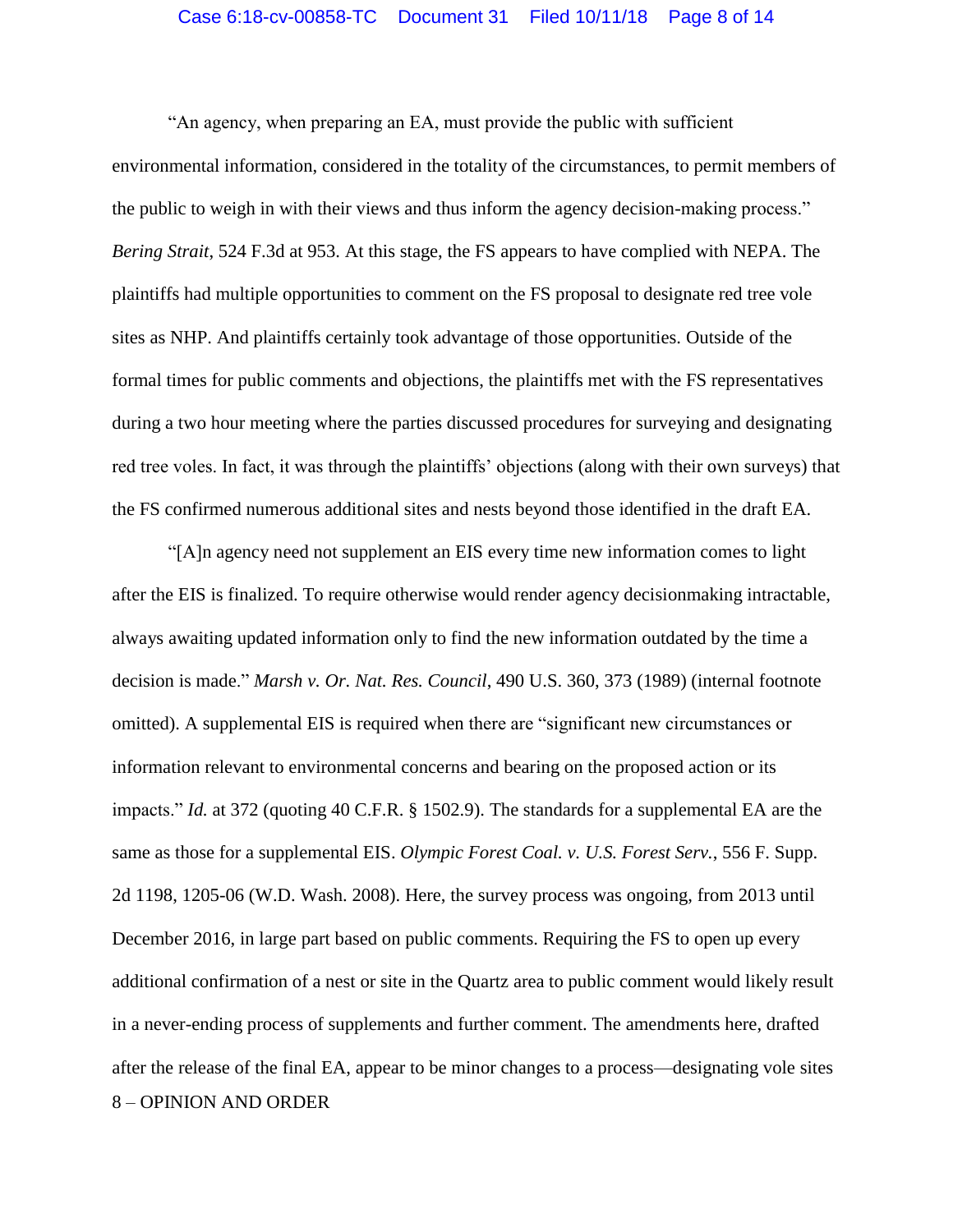as NHP—plaintiffs were well aware of and involved in. Additionally, in its August 4, 2016 written response to the objections of plaintiff Benton Forest Coalition, the FS noted that based on the objections, it would conduct further surveys and assess whether to manage any future sites as known sites or include them in the NHP designation. AR 12997. And the FS did just that. At this stage, it appears the FS involved the public "to the extent practicable" in its decision to designate the sites NHP.

#### **B. The Internal Analysis of the 2016 ROD.**

Plaintiffs also argue the FS violated NEPA by not releasing to the public a May 2017 internal analysis regarding the BLM's recently adopted 2016 ROD. This five-page document<sup>1</sup> concluded the new ROD did not alter the earlier FS decision to designate the sites NHP. AR 13453-47. As part of the NHP designation process, the FS had to consider several factors influencing the persistence of the red tree vole. One of these factors was the condition of the species on adjacent lands. AR 6425. The final EA, issued in April 2016, analyzed local BLM lands in the watershed under the then-in-place 2001 ROD. Four months later, in August 2016, the BLM published the 2016 ROD.<sup>2</sup> As noted, nine months later, in May 2017, the FS conducted its internal analysis of the impact, if any, of the 2016 ROD on the NHP designation.

As the BLM published the 2016 ROD after the FS released the final EA, plaintiffs essentially challenge the FS's conclusion that the 2016 ROD did not require a supplemental EA. As noted above, a supplemental EA is necessary when there are "significant new circumstances or information relevant to environmental concerns and bearing on the proposed action or its impacts." *Marsh*, 490 U.S. at 372 (quoting 40 C.F.R. § 1502.9). "Whether new information

**The analysis itself was 2.5 pages, followed by two pages of maps.** 

 $^2$  The BLM released a draft 2016 ROD on April 24, 2015. AR 10870.

<sup>9</sup> – OPINION AND ORDER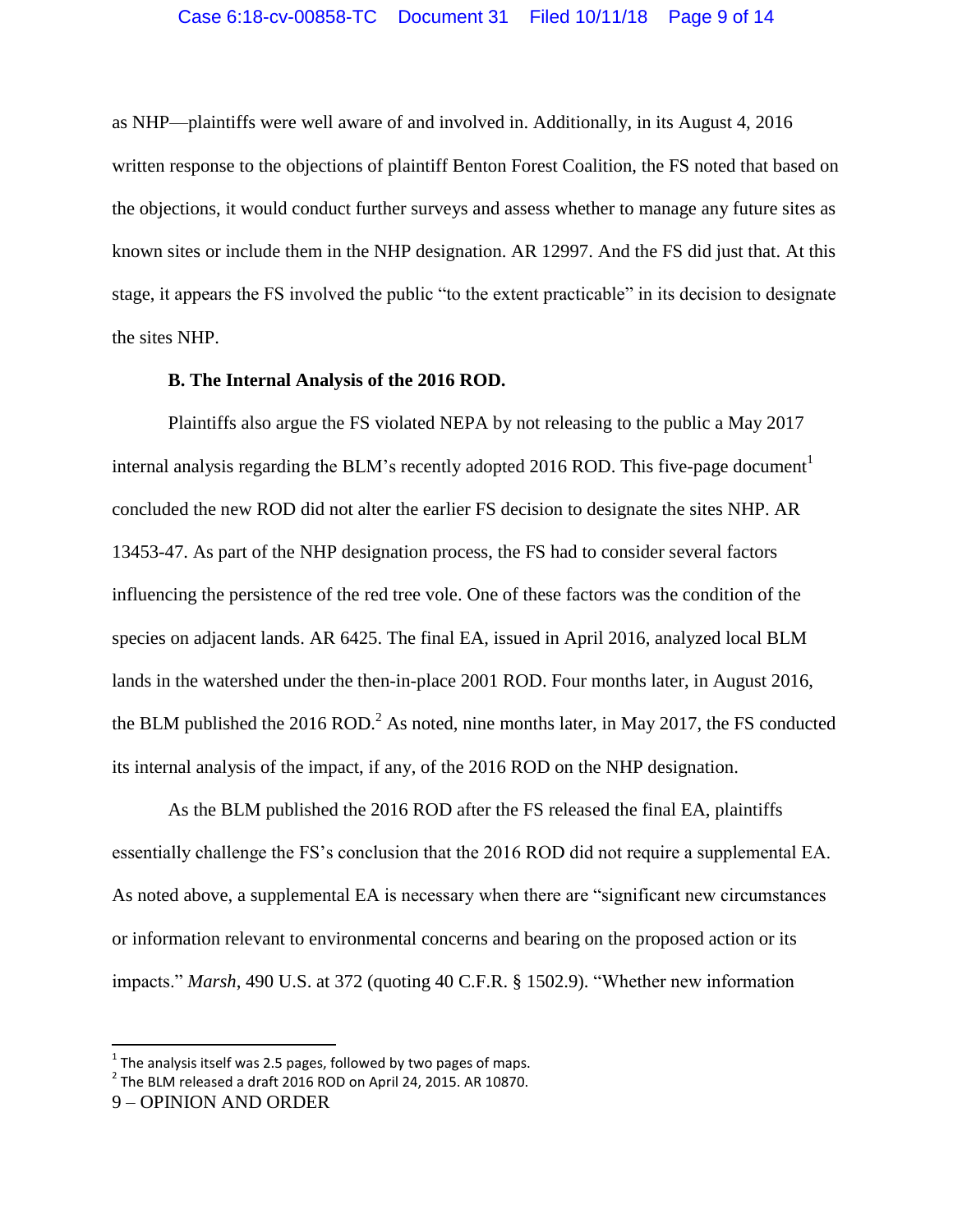# Case 6:18-cv-00858-TC Document 31 Filed 10/11/18 Page 10 of 14

requires supplemental analysis is a 'classic example of a factual dispute the resolution of which implicates substantial agency expertise.'" *Tri-Valley CAREs v. U.S. Dep't of Energy*, 671 F.3d 1113, 1130 (9th Cir. 2012) (quoting *Marsh*, 490 U.S. at 376).

The FS noted that the 2016 ROD only impacted BLM lands. AR 13453. While the changes meant only 19 BLM sites would be in reserves (as opposed to 27 under the 2001 ROD), this did not change the designation because the lower number of reserved sites "is still reasonably defined as a limited number of sites."<sup>3</sup> AR 13453. Although certain previously reserved lands (i.e., riparian reserves) were now open to logging, the FS noted other late successional reserves and district designated reserves actually "increased as more older, complex forest was placed into reserve." AR 13454. The FS concluded the 2016 ROD would result in a 1% increase in suitable red tree vole habitat within reserves, "though this is not likely to constitute any real change in tree vole persistence." AR 13454. The FS noted that while the BLM lands would be less likely to contribute to species persistence, BLM lands only accounted for 8% of watershed lands and the FS lands— consisting of 81% of the lands in question—remained with the previous protections in place. AR 13455. The FS concluded:

The revision of the BLM [RODs] did not alter the number or spatial distribution of likely extant sites or records, or the amount or proportion of suitable habitat in reserves, and did not compromise the ability of other standards and guidelines or elements of the NWFP to provide a reasonable assurance of species persistence at the watershed scale. No changes (other than an increase of BLM LSR/suitable habitat in reserves) occurred at the project scale [].

AR 13455.

 $\overline{\phantom{a}}$ 

 $^3$  As noted, one factor of the NHP designation was "High proportion of sites and habitat in reserve land allocations or limited number of sites within reserves, but the proportion or amount of potential habitat within reserves is high and there is a high probability that the habitat is occupied." AR 10449.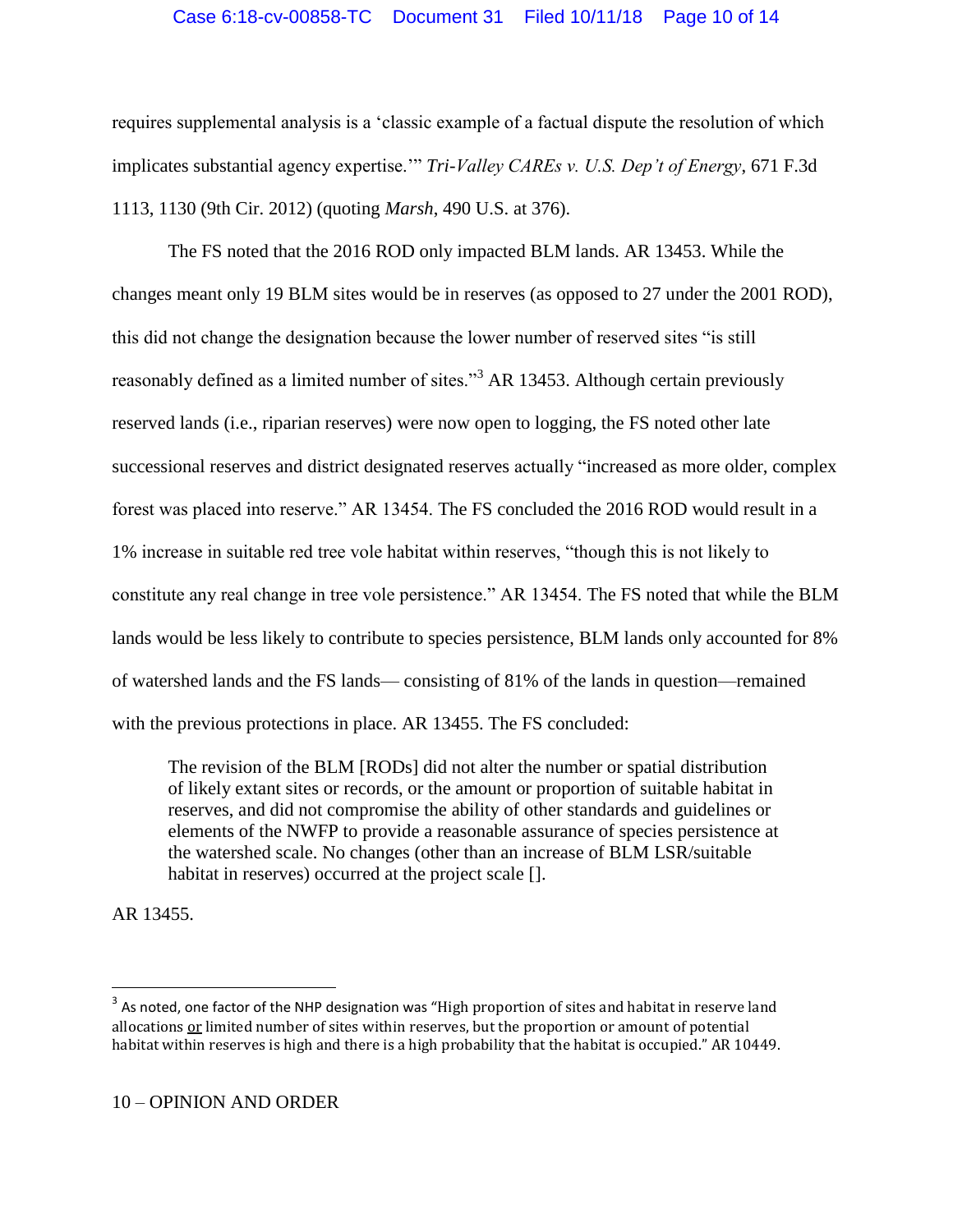"[I]f the agency, after the requisite 'hard look' in a reevaluation, determines that the new impacts will not be significant (or not significantly different from those already considered), then the agency is in full compliance with NEPA and is not required to conduct a supplemental EA." *N. Idaho Cmty. Action Network v. U.S. Dep't of Transp.*, 545 F.3d 1147, 1154-55 (9th Cir.

2008). At this stage, it appears that the FS's determination that the 2016 ROD did not significantly alter its earlier NHP designation was neither arbitrary nor capricious. *See Marsh*, 490 U.S. at 377-78 (noting courts must defer to the agency's expertise and not set aside and agency decision when "the agency has made a reasoned decision based on its evaluation of the significance—or lack of significance—of the new information."). In making this determination, I note the minimal area, i.e., eight percent, of the total watershed lands potentially impacted by the 2016 ROD. Additionally, I note the BLM's own conclusion, provided in its July 2015 comments

to the FS, that:

most of the suitable habitat (and all habitat) in the watershed occurs in the south half on USFS lands. The north half of the watershed on BLM lands contains proportionally low amounts of habitat in a fragmented checkerboard landscape where intervening private lands are currently being clearcut harvested at significant rate. . . . Similarly, it should be noted that most of the connectivity in the watershed is/would occur in the south half. In the north half of watershed connectivity is, and would continue to be, extremely low and fragmented under all timeframes and spatial scales. . . . The poor quality, amount and orientation of habitat, and lack of current or future connectivity in the north half of the watershed may not affect many of the grand conclusions of the proposal, but should be noted and would affect many of the conclusions at the entire-waterhsed scale (i.e., many proposal conclusions are only accurate for the south half of the watershed).

AR 09211.

11 – OPINION AND ORDER The FS appears to have taken a "hard look" at the 2016 ROD and, although plaintiffs disagree, reached a reasonable conclusion that it did not significantly alter its earlier designation. In other words, although the FS was required to consider habitat on adjacent lands, it does not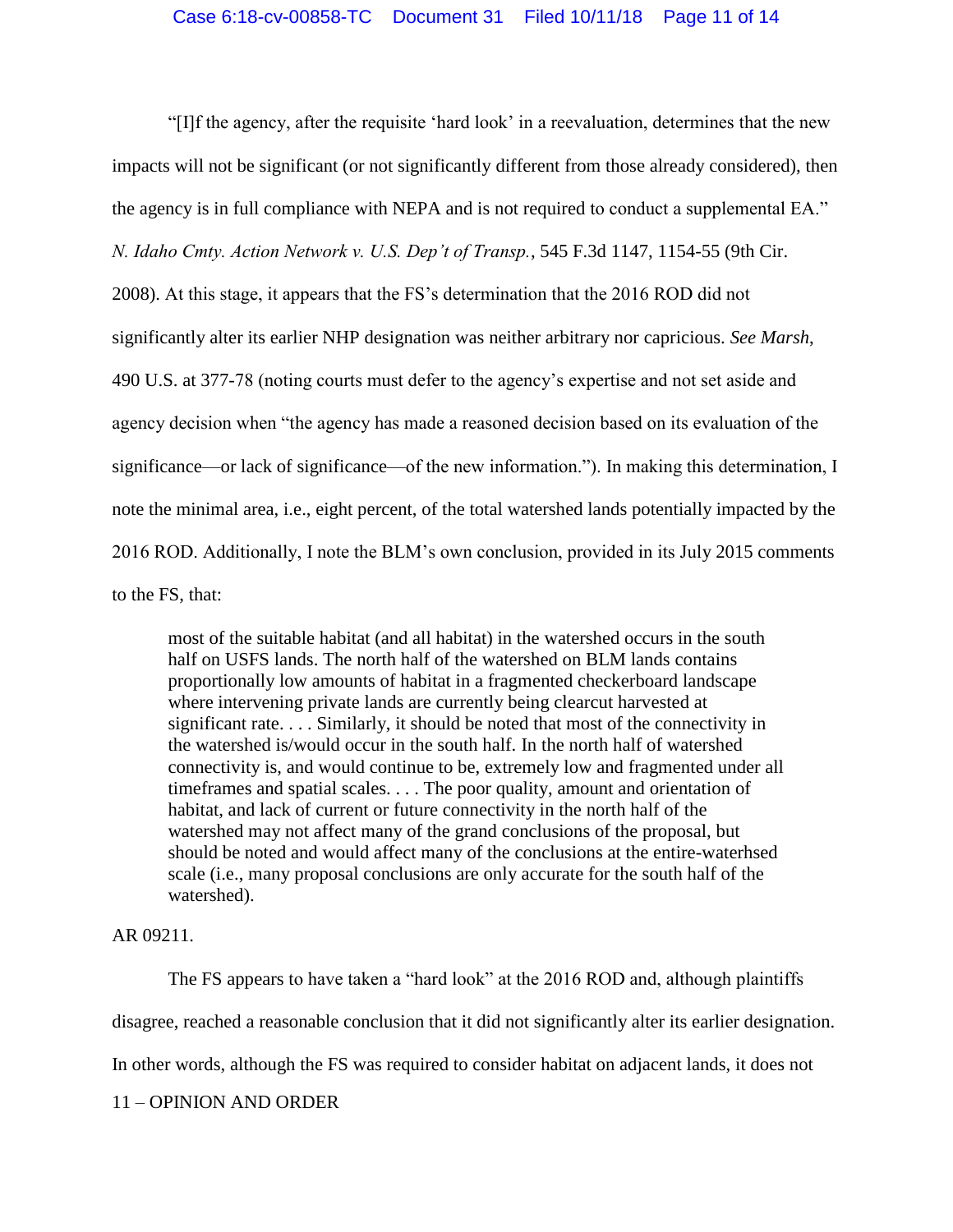follow that any changes to land use practices on adjacent lands necessarily results in a meaningful impact on the FS NHP designation.<sup>4</sup>

# **II. OTHER FACTORS FOR PRELIMINARY INJUNCTION**

A plaintiff seeking a preliminary injunction must establish: (1) likelihood of success on the merits; (2) irreparable harm in the absence of preliminary relief; (3) the balance of equities tips in his favor; and (4) an injunction is in the public interest. *Winter*, 555 U.S. at 20. Although I conclude plaintiffs have not demonstrated a likelihood of success on the merits of their claims, I recognize that the Court of Appeals could disagree with that conclusion. Therefore, considering the immediacy of both the potential harm and the logging in question, I find it prudent to at least discuss the other factors relevant to plaintiffs' requested preliminary injunction.<sup>5</sup>

Plaintiffs have demonstrated a likelihood of irreparable harm. *See Alliance for the Wild Rockies v. Cottrell*, 632 F.3d 1127, 1135 (9th Cir. 2011) (noting logging of 1,652 acres and plaintiffs' members harm of inability to "view, experience, and utilize" the land in undisturbed state constituted irreparable harm). Although plaintiffs demonstrate a likelihood of irreparable harm, that is only one of the four prongs in the preliminary injunction analysis.

I find the balance of hardships and the public interest elements do not tip sharply in the plaintiffs' favor. If anything, because of the timing of the motion, those prongs tilt in defendants' favor. While it is clear that once the logging occurs on the disputed acres, plaintiffs' recreational opportunities on the land are irreparably lost, that fact is true in any environmental case. In

 $\overline{\phantom{a}}$ 

 $^4$  As pointed out by the FS, the 2016 ROD appears to grant significant discretion on land managers regarding projects already begun as well as those authorized within two years of the 2016 ROD. FS Mem., 40 (citing AR 13022). If so, the BLM land manager could decide to use the 2001 ROD for the BLM land adjacent to the Quartz Project. In that scenario, the 2016 ROD would have no impact at all on the EA.

 $5$  I note that even absent a showing of success on the merits, plaintiffs would be entitled to an injunction provided they raised "serious questions going to the merits" and that the balance of hardships tilts sharply in their favor. *Alliance of the Wild Rockies v. Cottrell*, 632 F.3d 1127, 1134-35 (9th Cir. 2011).

<sup>12</sup> – OPINION AND ORDER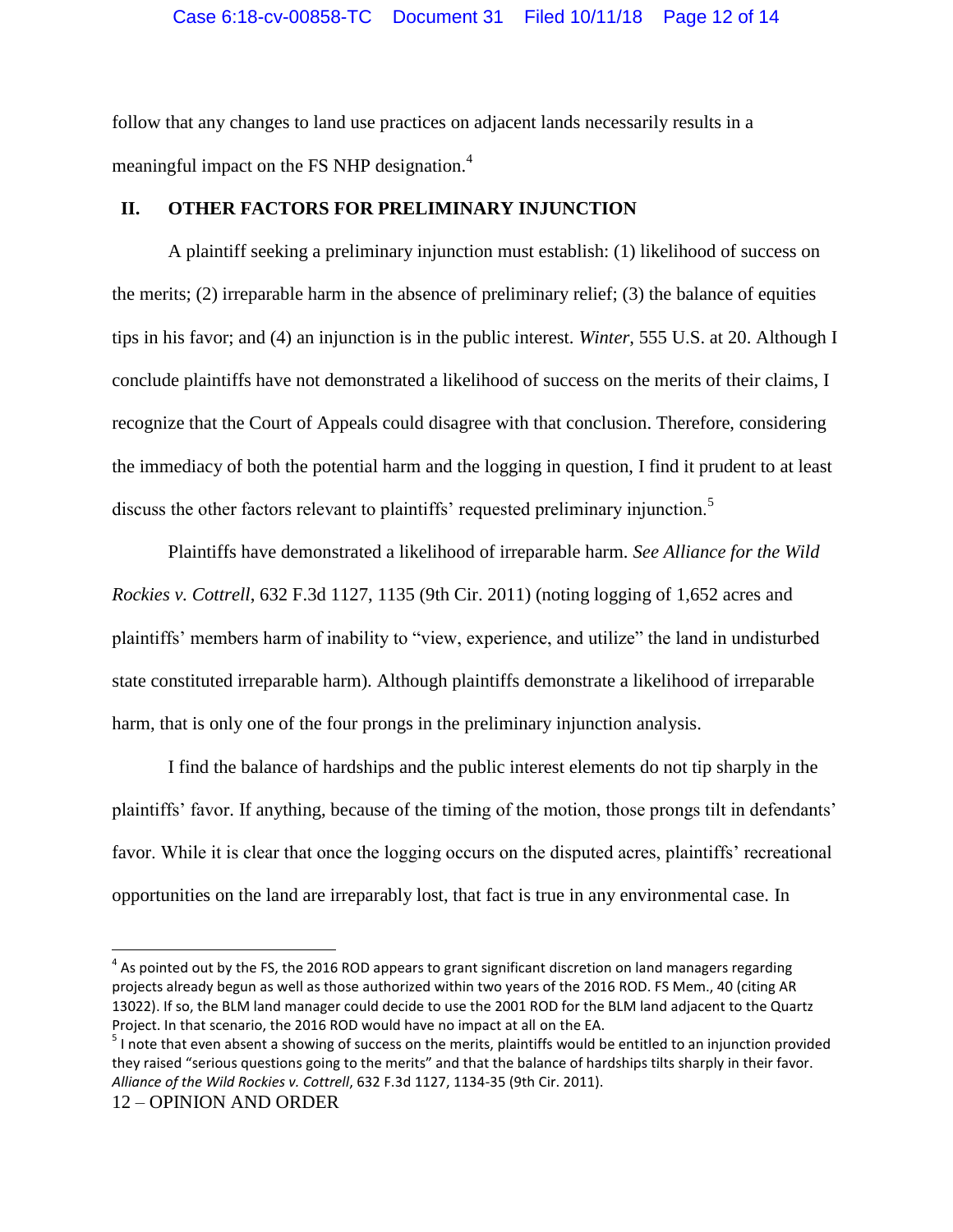#### Case 6:18-cv-00858-TC Document 31 Filed 10/11/18 Page 13 of 14

*Cottrell*, the balance of hardships tilted sharply in plaintiffs' favor when they were unable to participate in the administrative appeals process at all and had no opportunity to seek changes in the project before it received final approval by the FS. 632 F.3d at 1137–38. The quantified economic harm to the FS there was up to \$16,000 in lost revenues, and perhaps up to an additional \$70,000 if the project were to receive no bids. *Id.* at 1138.

Here, plaintiffs had ample opportunity to avail themselves of the administrative appeals process, and indeed did so as a necessary prerequisite to this litigation. Compl. ¶ 9; *see also, e.g.*, AR 10643-10650. Additionally, unlike the largely speculative economic hardships to the Forest Service in *Cottrell*, there are substantial public and private vested interests in the form of signed contracts, jobs, and tax revenue, among other things, that will be negatively and definitely impacted if the preliminary injunction issues. *See* Tattersall Decl. ¶¶ 4-6, ECF No. 26; *see also* Dudley Decl. ¶¶ 2-3, 6, ECF No. 23. By waiting eight months after the sale to file the complaint, plaintiffs turned what could have been speculative harms to the plaintiffs into, essentially, vested interests. Roads have been built. Logging has begun. The defendant intervenors are depending on the lumber to keep their mills open and active now and during the coming months.

13 – OPINION AND ORDER Additionally, plaintiffs' delay casts doubt on their argument that because the internal FS analysis of the 2016 ROD was only released a few months ago (when the FS filed the administrative record), they "have not had the opportunity to present countervailing evidence[.]" Reply, 11 (internal citation and quotations omitted). I recognize the parties engaged in settlement discussions that ended not even two months ago, and that plaintiffs moved for a preliminary injunction shortly thereafter. But plaintiffs filed this action back in May, while settlement discussions were in full bloom. Nothing prevented plaintiffs from filing this action last year, shortly after the sale occurred. Had plaintiffs not waited eight months, the administrative record